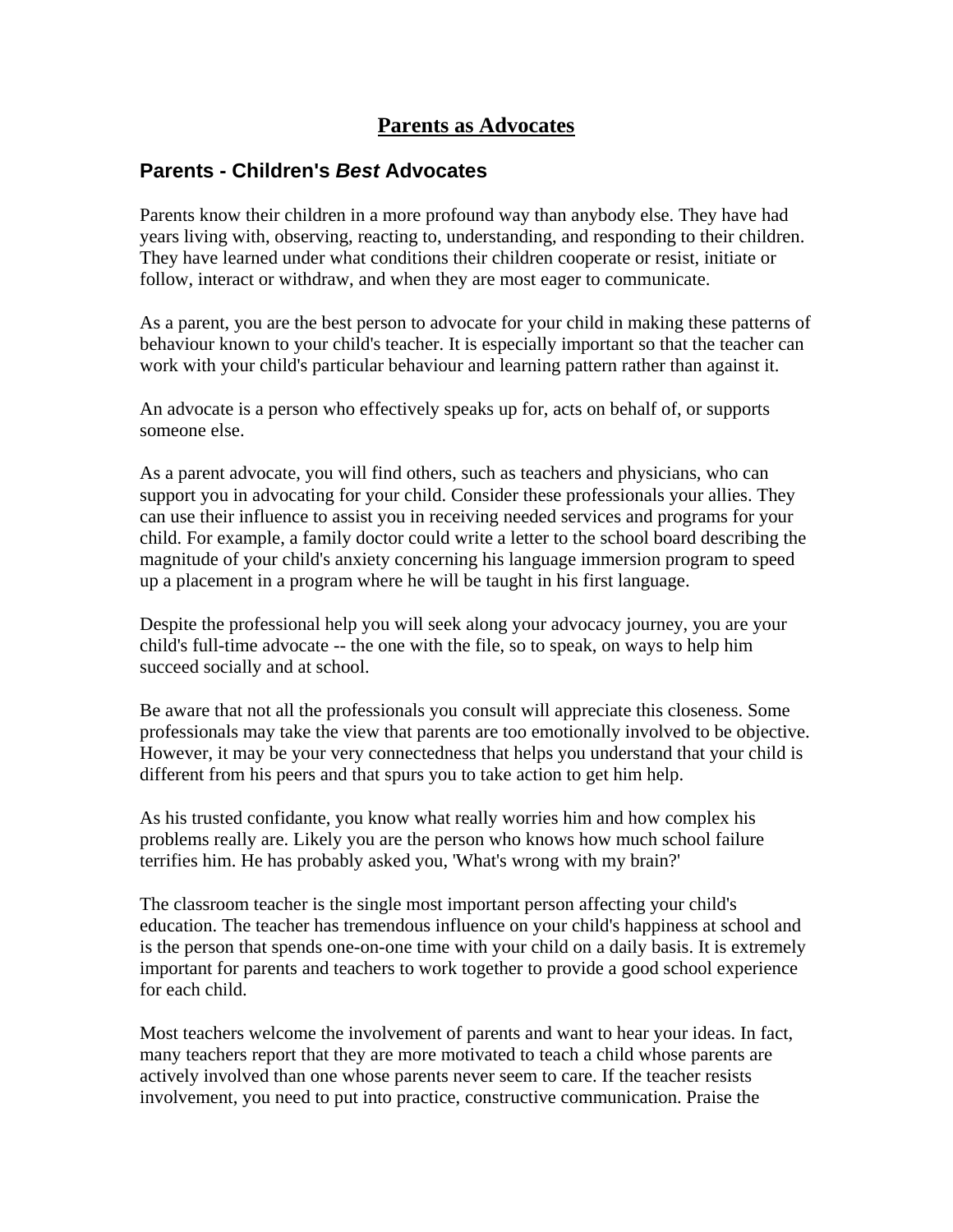teacher for the good things going on and keep the lines of communication open by writing notes, making classroom visits, attending conferences, etc. Remember, you have the right to be involved, but exercise that right in a constructive way.

Communication needs to be on a regular, on-going basis, not once or twice a year. Some of the following pointers may help:

- 1. Write out a list of what you want to discuss with the teacher.
- 2. When appropriate, praise the teacher for specific things you feel good about. For example, "Mrs. Brown, thank you for spending extra time with Johnny and working on behaviour. We really see results."
- 3. If you have a problem, discuss the specific things that bother you as they relate to your child. Do not generalize. Do not say to the teacher "You are not teaching my child. This is going to be a wasted year." Instead, you say, "The math program does not seem to be working for Johnny. Is there a way we can change it to better meet his needs?"
- 4. Approach the teacher to discuss these concerns in a positive, non-threatening way.
- 5. Keep the focus on your child, not the teacher's shortcomings. For example, relate specifically how and why a particular behaviour modification practice will not work with your child, instead of complaining about the teacher's poor application of a behaviour modification program.
- 6. Offer assistance in the classroom when possible. Decide with the teacher if this involvement is appropriate for your child.
- 7. Offer your time and talents. For example, when possible volunteer to be a grade mother/father, help with a field trip, tape a textbook chapter for a student with learning disabilities, etc.
- 8. When you make a request or suggestions, illustrate very specifically to the teacher how your suggestions can be implemented. Follow up your requests with a letter of thanks.
- 9. Attend all meetings and conferences.

As a parent, you are the best person to advocate for your child because you know his strengths and needs, likes and dislikes. Unconditional love is a powerful motivator and it's been proven time and again that the squeaky wheel gets the grease. **But how you squeak will determine how much grease you get!** 

As a parent advocate you will find others, such as teachers and physicians, who can support you in advocating for your child. Consider these professionals your allies; they can use their influence to assist you in receiving needed services and programs for your child. For example, a family doctor could write a letter to the school board describing the magnitude of the child's anxiety concerning his language immersion program to speed up his placement in a program where he will be taught in his first language.

Despite the professional help you will seek along your advocacy journey, you are your child's full-time advocate -- the one with the file, so to speak, on ways to help him succeed socially and at school.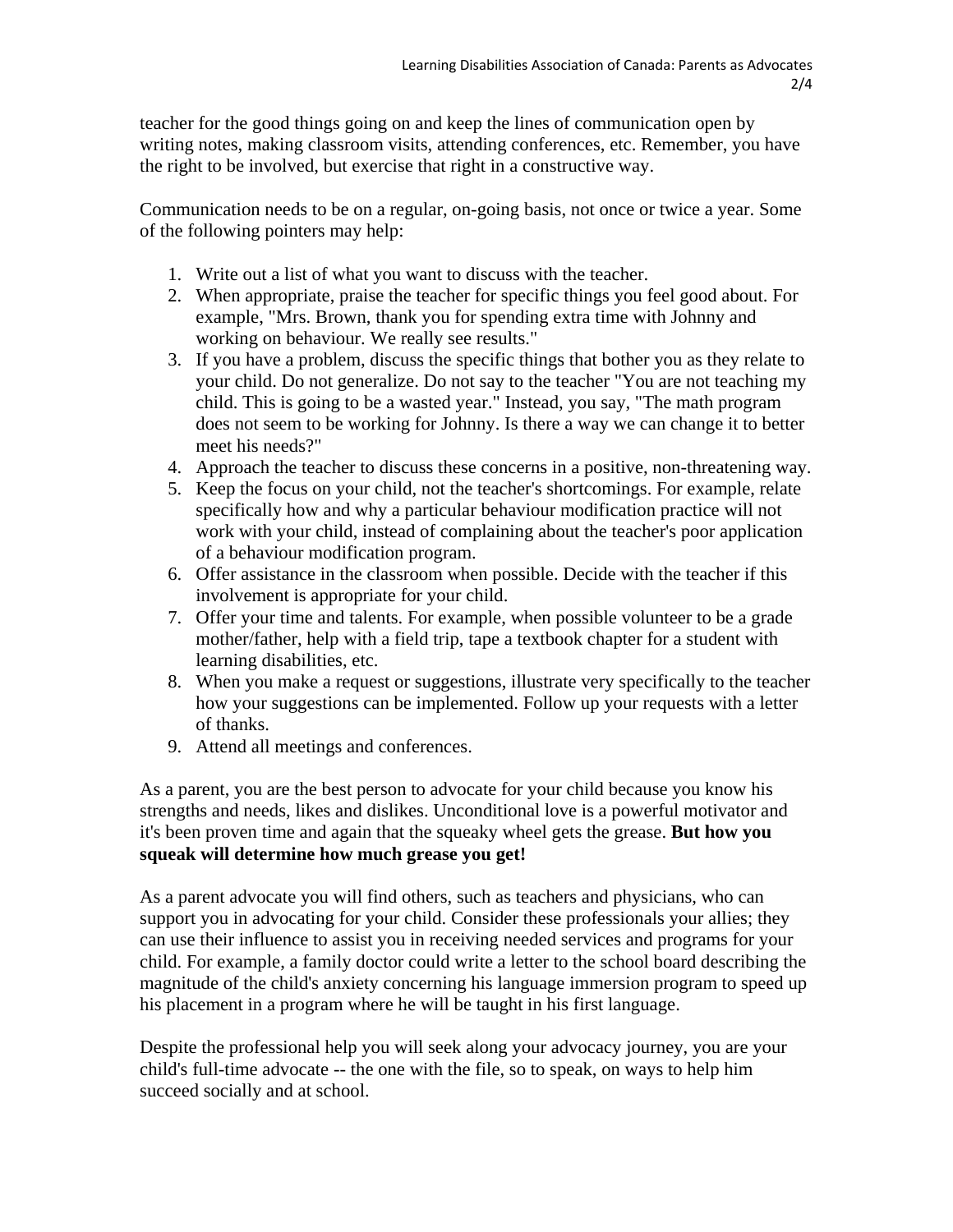Parents make such good advocates because of their close, personal involvement with their children. Be aware that not all the professionals you consult will appreciate this closeness. Some professionals may take the view that you are too emotionally involved to be objective, implying that it is impossible for you make rational decisions where your child is concerned. However, it may be your very connectedness that helps you understand that your child is different from his peers and that spurs you to take action to get him help.

As his trusted confidante, you know what really worries him and how complex his problems really are. You are the person who has drilled him on the multiplication tables night after night. You were certain he knew them at bedtime on Monday night - how could he possibly have forgotten them by Tuesday morning? Likely you are the person who knows how much school failure terrifies him. He has probably asked you, "What's wrong with my brain?"

Parents often report a gut feeling that their child learns differently than other children. Many parents say they are relieved to discover that their child has a learning disability because they knew something wasn't quite right. Parents who bring these feelings to their family doctor, to their child's teacher and to school administrators may not be treated receptively. Try not to be discouraged. You know in your heart that you must speak up for your child. If you don't, who will?

## **Becoming an Effective Advocate**

Parents need to know how and where to get appropriate information; then they need to communicate this information convincingly to the appropriate helping source. For example, a parent who is told that her child is behaving immaturely in his grade three class needs to visit the class on a couple of occasions for first-hand knowledge of the problem and its seriousness. Maybe a trip to the family doctor is in order or a conversation with another adult who works with the child in the community (e.g., the cub leader). If the parent knows that the immature behaviour stems from the fact that a sibling has been in hospital for tests, it's best to let the teacher know so the child can get the support he needs during this stressful period. If a child is avoiding specific tasks at school (e.g., reading aloud in front of a group), the parent should understand that there must be a good reason.

To be an effective advocate, you should:

- develop the confidence to do your own advocating
- develop problem solving techniques to overcome obstacles
- find the information to make appropriate decisions
- take appropriate actions
- support your child's efforts towards independance
- learn what your rights anre and what your child's rights are
- use effective communication in advocating for your rights
- analyse problems and pinpoint areas of responsibility